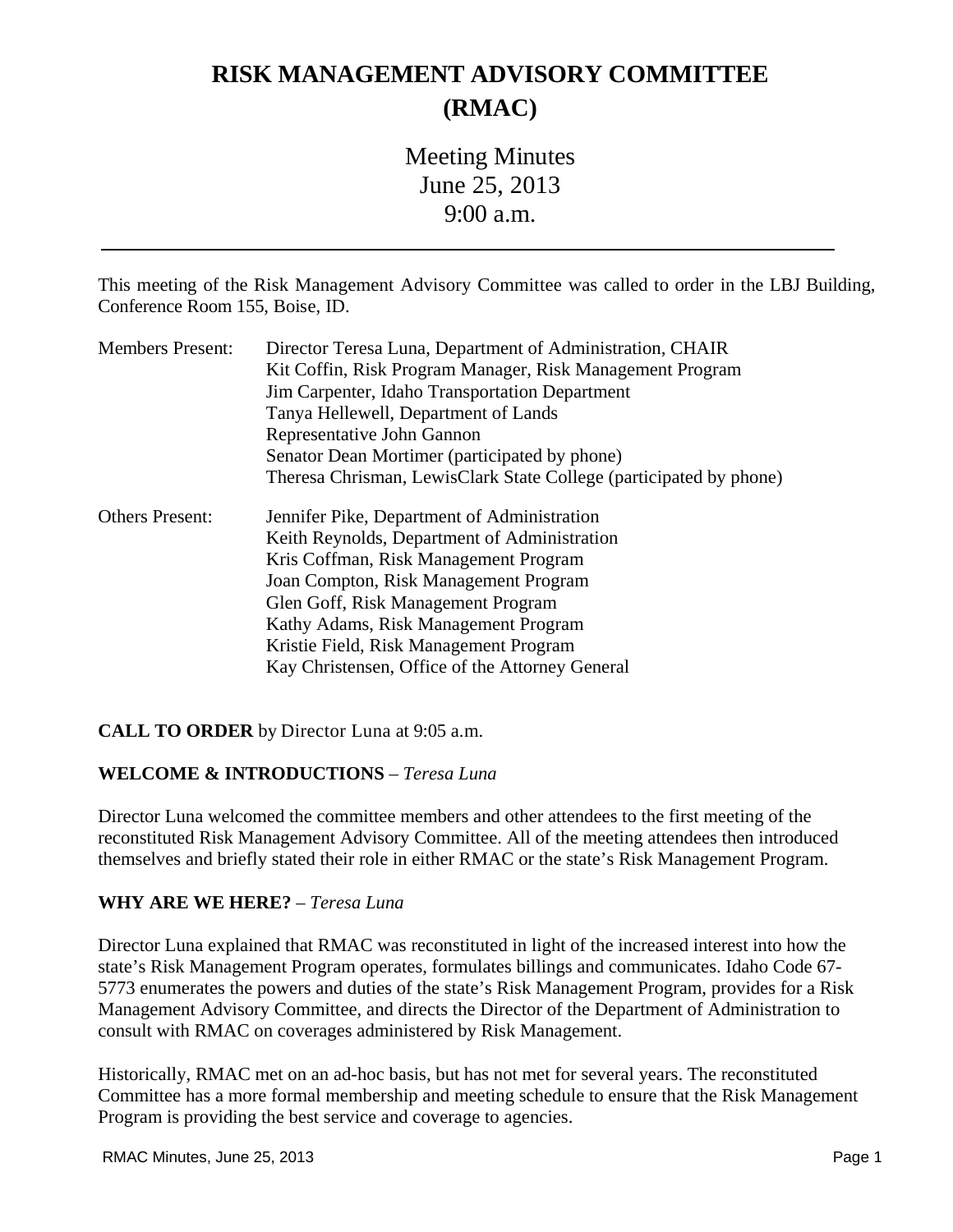The RMAC membership includes: an employee of higher education, an employee of a small-medium sized agency, an employee of the Idaho Transportation Department, a Senator, a Representative, the Risk Management Program Manager and the Director of the Department of Administration.

The Department of Administration (Admin) proposed a possible committee composition to JFAC during the 2013 legislative session. The original proposal included a representative from private sector legal, a private insurance carrier and a private insurance agent. The Attorney General's Office had some concern with those three positions and what their relationship with the state would be since serving on RMAC would preclude them from doing business with the state. Admin and the AG's Office will continue to explore the options for including those groups, but for now, representatives from those three areas have not been included as part of RMAC.

The Committee will not be discussing or providing consultation on specific cases, providing legal advice, or advising on settlements. The RMAC members will not be privy to confidential information on claims or lawsuits.

### **RISK MANAGEMENT 101** – *Teresa Luna*

Director Luna presented an overview of the many aspects of the Risk Management Program including types of coverage, billing, claims processing, and defense of claims. See Attachment 1 – Presentation Slides.

- The Risk Management Program manages the state's property and casualty insurance with six (6) employees. They place and maintain commercially insured and self-insured coverages, with the exception of Workers' Comp and the employee group benefits; adjust tort claims made against the state, its agencies or employees, adjust claims for commercially insured coverages within the state's retention; and act as a consultant to agencies to manage/limit exposures.
- Agencies are billed through the SWCAP process; projections are given to the Division of Financial Management (DFM) prior to each fiscal year to work in to the SWCAP process.
- Risk is self-funded for most liability and retained portions for commercially insured coverages. Risk works with an actuary and Admin's Chief Financial Officer to establish liability at the beginning of the year and to determine the appropriate amount to be held in the Retained Risk Account. The Retained Risk Account is treated as a dynamic reserve account; there is no contractual minimum for this account.
- The claims process for liability claims are governed by the provisions of the Idaho Tort Claim Act and risk management statutes. Risk provides defense for state employees within course and scope of employment, providing they acted without malice or criminal intent; the Idaho Tort Claims Act mandates this duty. Risk also manages defense for litigated tort claims, and defends and pays damages for covered causes of loss for which the state is legally liable or which were settled by a negotiation or compromise settlement such as auto accident claims.
- The Risk Management Program is a collaborative process between the Risk Management staff and the AG's Office.
- All billings are heavily scrutinized by multiple people at the Risk Management Program and the AG's Office.
- For FY2012, Risk provided liability coverage for over 8000 state-owned or leased vehicles, liability coverage for the actions of over 21,000 state employees, and placed property coverage in excess of \$6.27 Billion.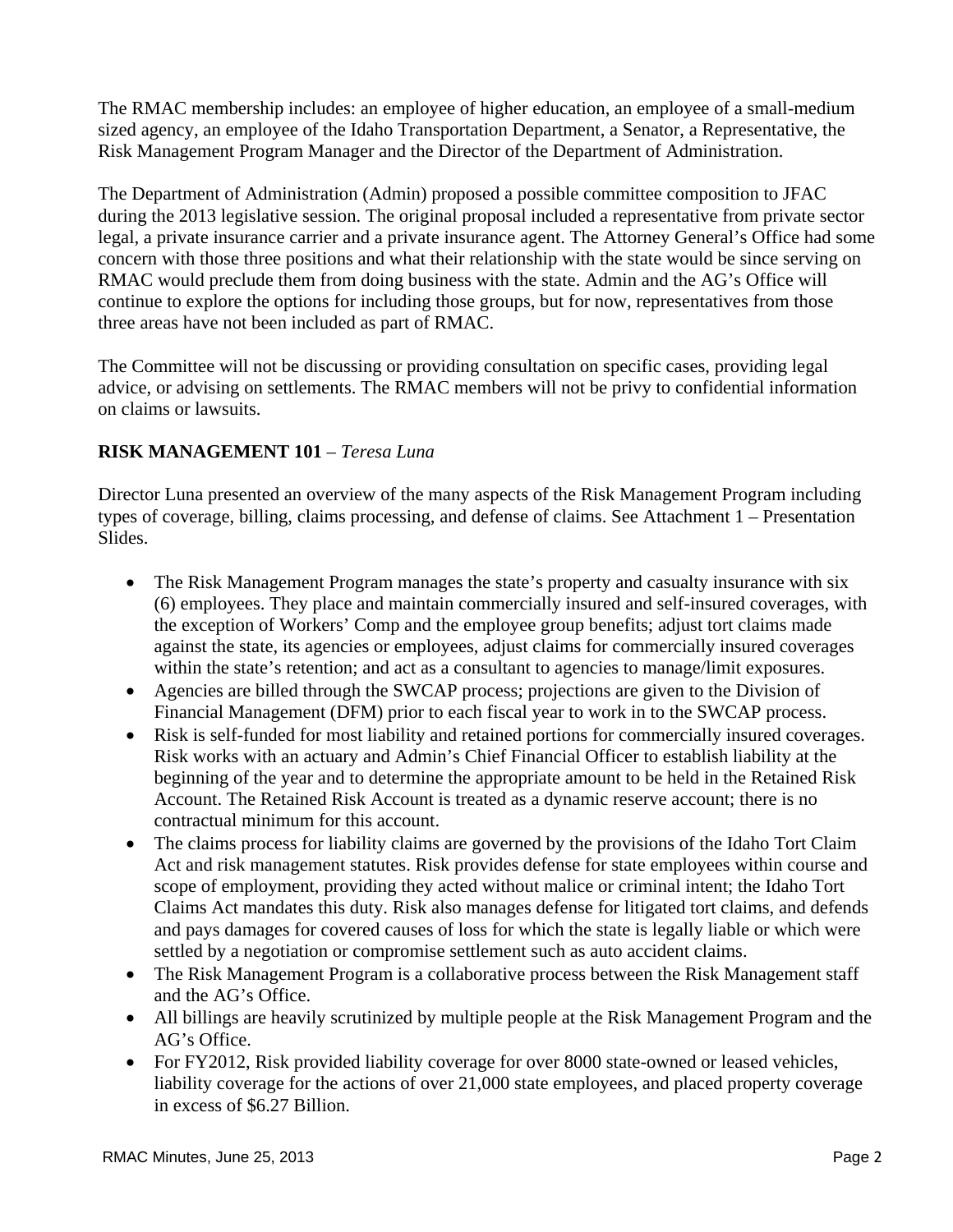Kit Coffin, Risk Program Manager, provided additional details on how the State places and maintains coverages through their work with an actuary.

The largest premium every year is for the \$6.27 Billion in property coverage. Risk works with an outside broker to place that coverage. Risk was able to negotiate a significant rate decrease for the upcoming year, keeping premiums and coverage levels about the same, despite an increased amount of property covered and market trends showing increases of 4% – 10%.

The liability coverage is completely self-funded while some of the other coverges are commercially insure with a retention. Risk handles all claims within the retention. Claims are reviewed on an individual basis.

Several of the committee members expressed sentiments about the diligent and skilled work that is performed by the six employees at the Risk Management Program. The expertise and effort on the part of the Risk Management Program have directly resulted in stronger relationships of trust with the cases the State is defending compared to those a few years ago. The behind the scenes efforts are shaping the recoveries against the state and minimizing loss.

#### **COMMUNICATIONS AND WEBSITE** – *Teresa Luna*

Director Luna asked the members to weigh in on how the Risk Management Program can better serve agencies, highlight areas that could be improved, or share thoughts on improving communication. The goal of improving these efforts is to communicate what Risk does and the necessity for it, and to have as many resources available to agency personnel responsible for submitting claims on behalf of their agency. [The current Risk Management Program website can be found at www.adm.idaho.gov/risk/. A website has been established for RMAC at www.adm.idaho.gov/risk/rmac/.]

Committee members asked for a more user-friendly website that would include templates and forms, and procedures for filing claims.

While the Risk Management Program has contacts in each agency, often times the issues arise from lack of communication within the agency about the protocol for filing claims. Employees in each agency need to know who their Risk person is and utilize them as a resource to mitigate risk within their agency.

Ms. Coffin offered to provide on-site training or informational sessions to agency personnel, not just those in Risk, to talk about risk mitigation as it pertains to that particular agency.

Sen. Mortimer asked the Risk Management Program to bring to the next meeting a breakdown of new claims by category and a breakdown of current claims by category.

#### **ADJOURNMENT**

The meeting was adjourned at 10:10 a.m.

Jennifer Pike, Public Information Specialist Department of Administration

RMAC Minutes, June 25, 2013 **Page 3 Page 3**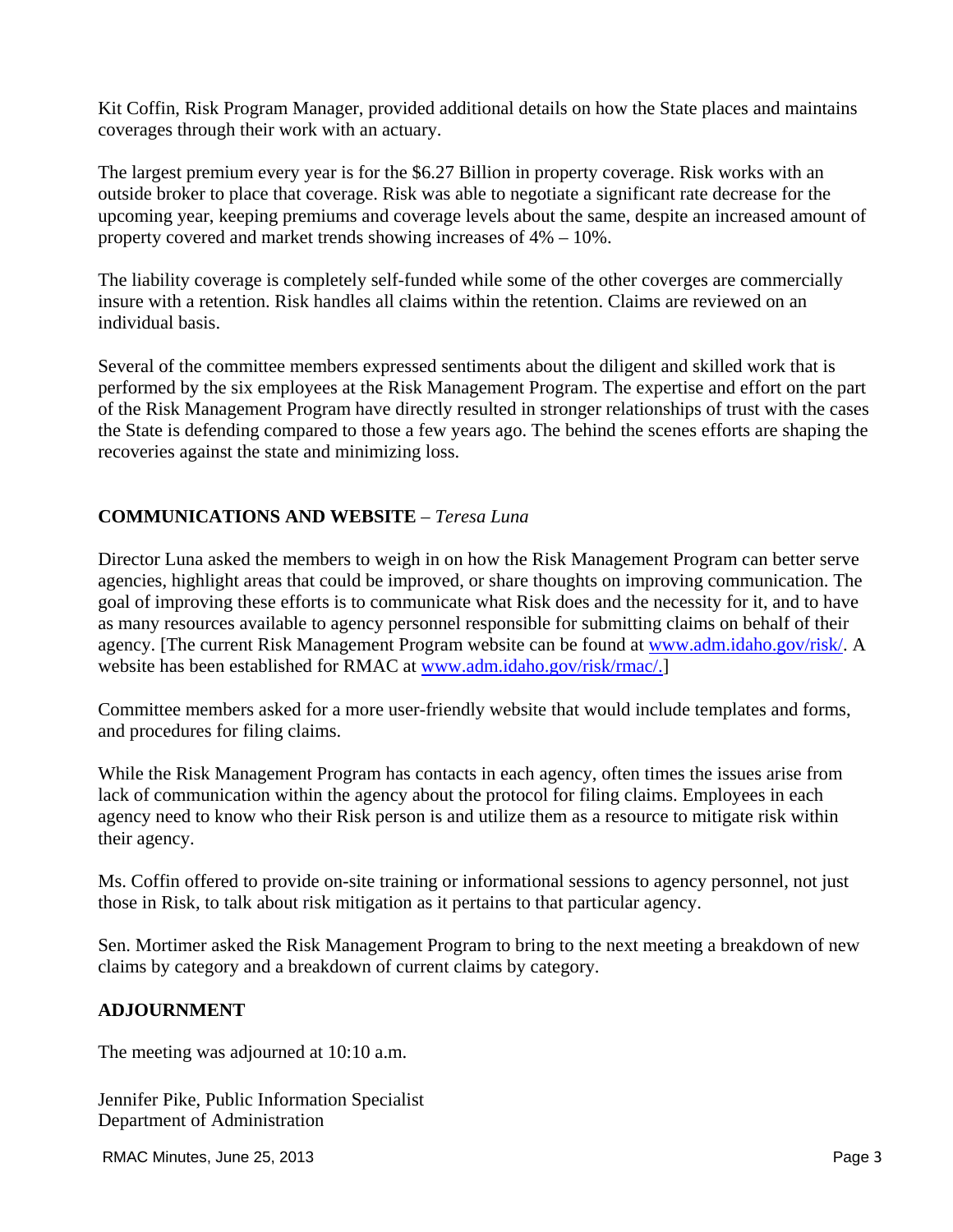# Attachment 1



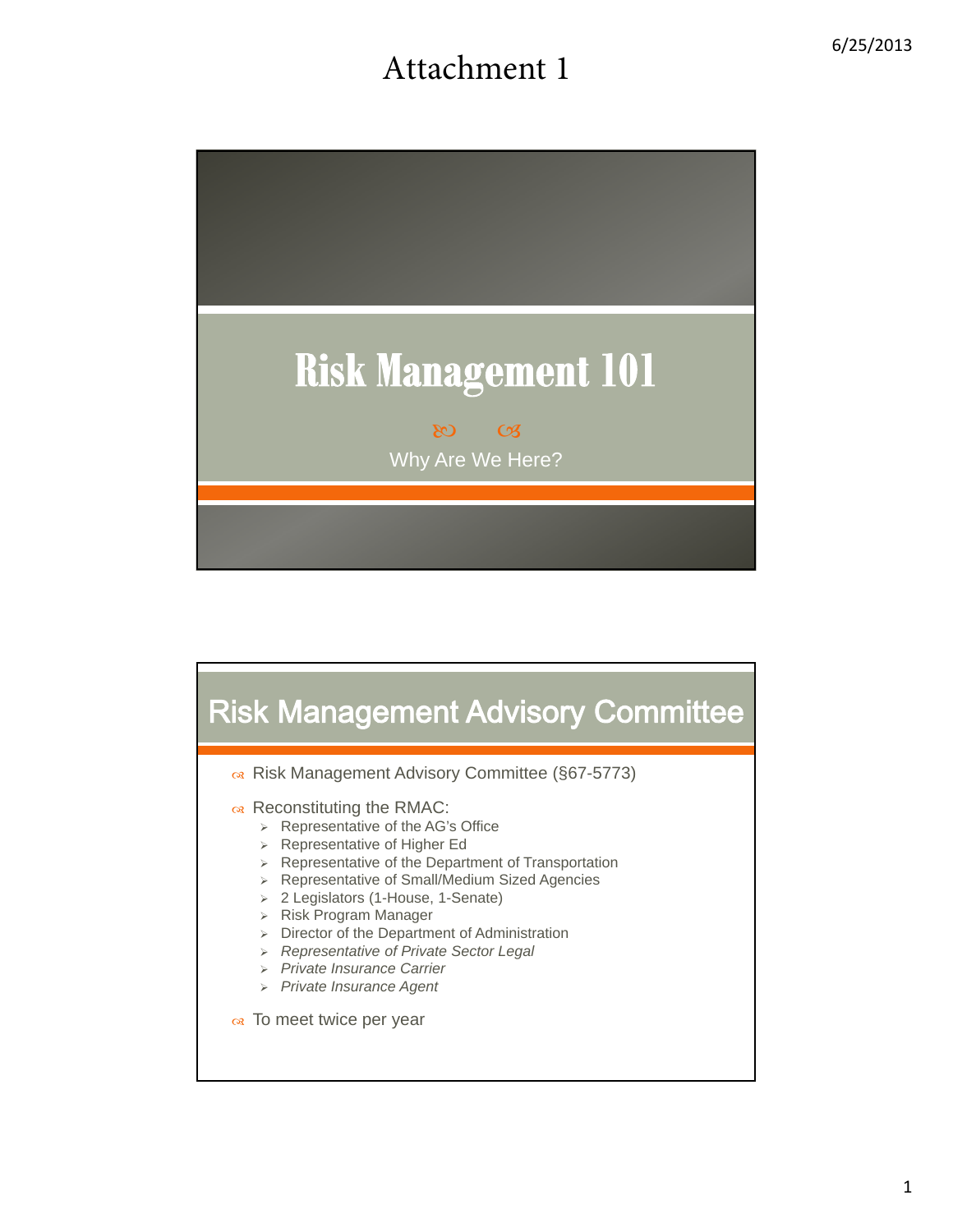

• Manages the state's property and casualty insurance manager.

- Six employees
	- o Program Manager
	- o 2 Adjudicators
	- o Claim Technician
	- o Technical Records Specialist
	- o Insurance Analyst

• Annual operating budget of \$595,600.



**EX** Types of coverage include, but are not limited to:

- o Comprehensive Public Liability
- o Major Property
- o Boiler and Machinery
- o Employee Bond and Crime

#### o Optional Coverages

- Inland Marine (small portable objects like laptops, cell phones, etc)
- Auto Physical Damage
- Aircraft Liability
- Foreign Liability
- Out of State Workers' Compensation, etc…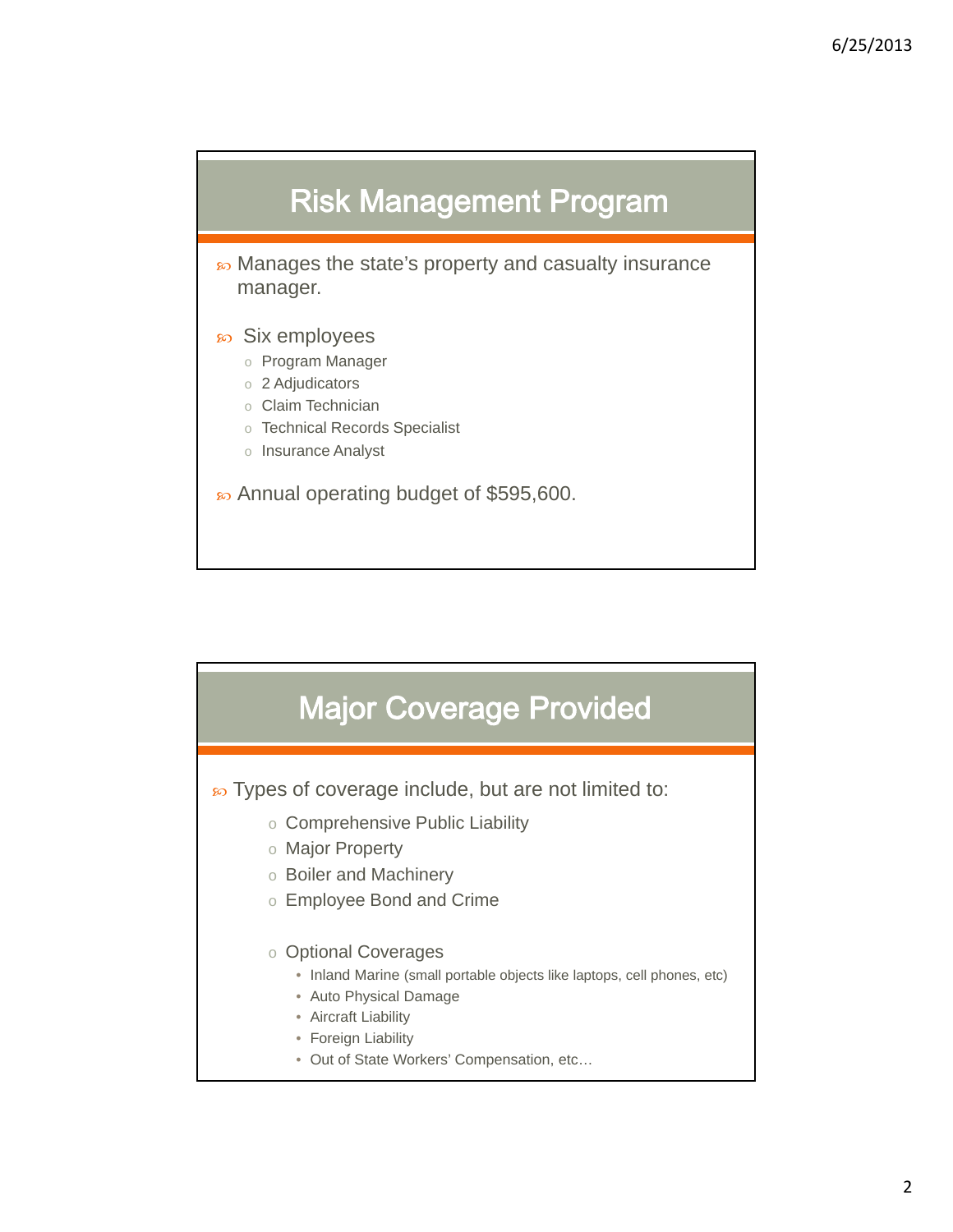

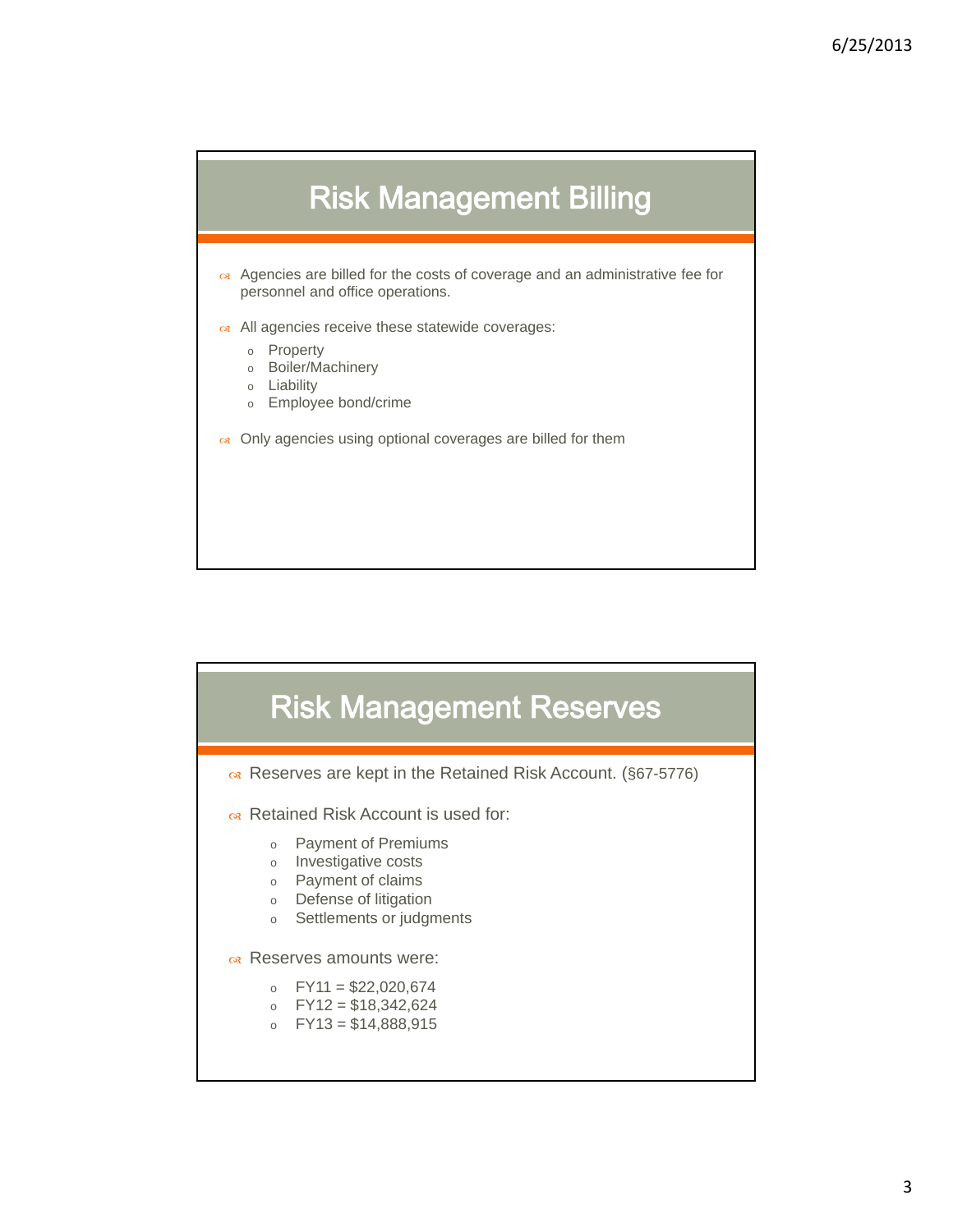

- Governed by the provisions of the Idaho Tort Claim Act and Risk Management statutes. (§67-5773 – §67-5775)
- $\alpha$  Average of 400 open claims at any given point in time
	- o approximately 25% of open claims are in litigation or appeal
- $\alpha$  Claims are tracked by date of loss, and the actual claim count increases over time as new reports are received or suits filed

Total new claims filed for recent years:

FY 10: 850 FY 11: 885 FY 12: 872 (as of 2/1/13)

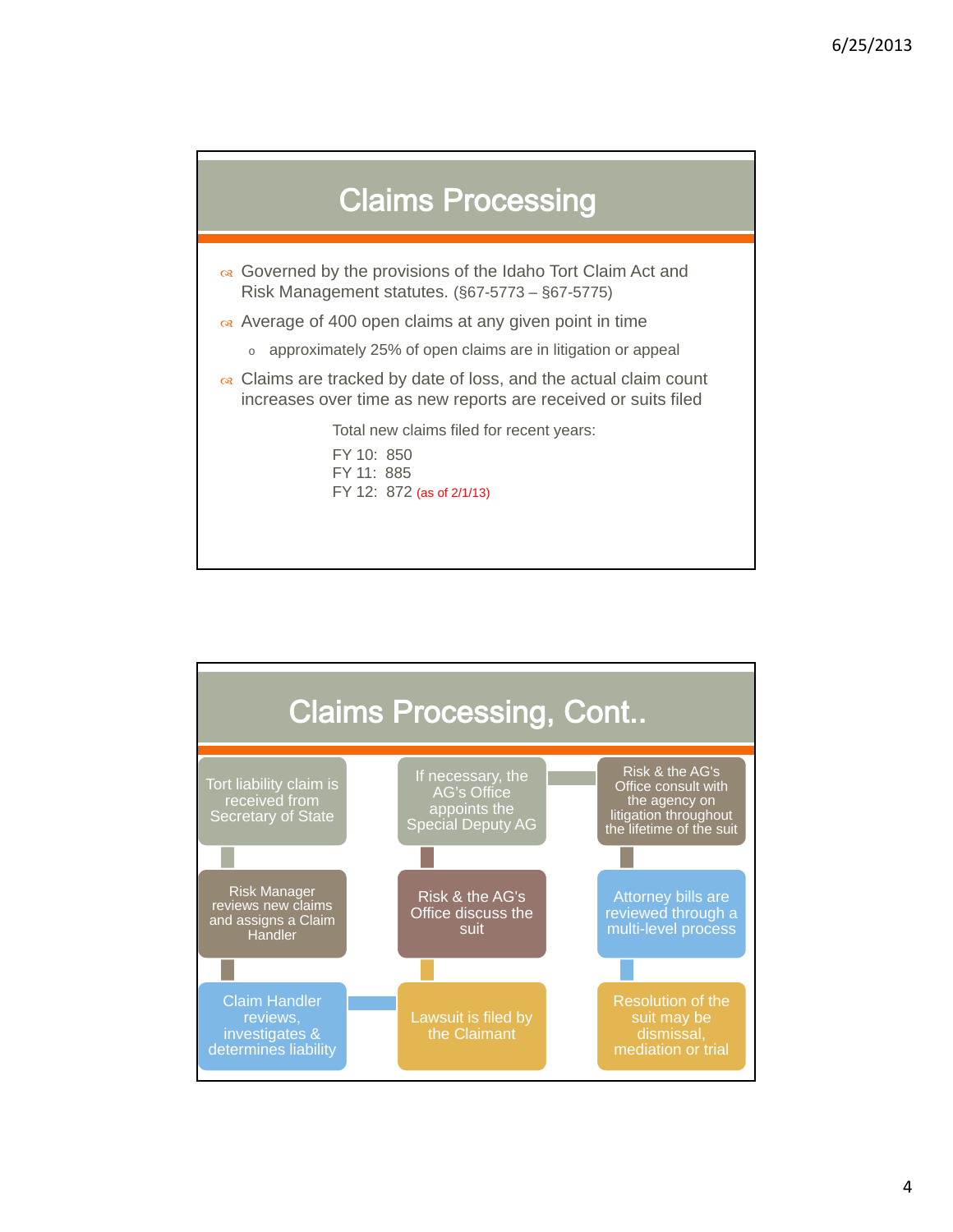